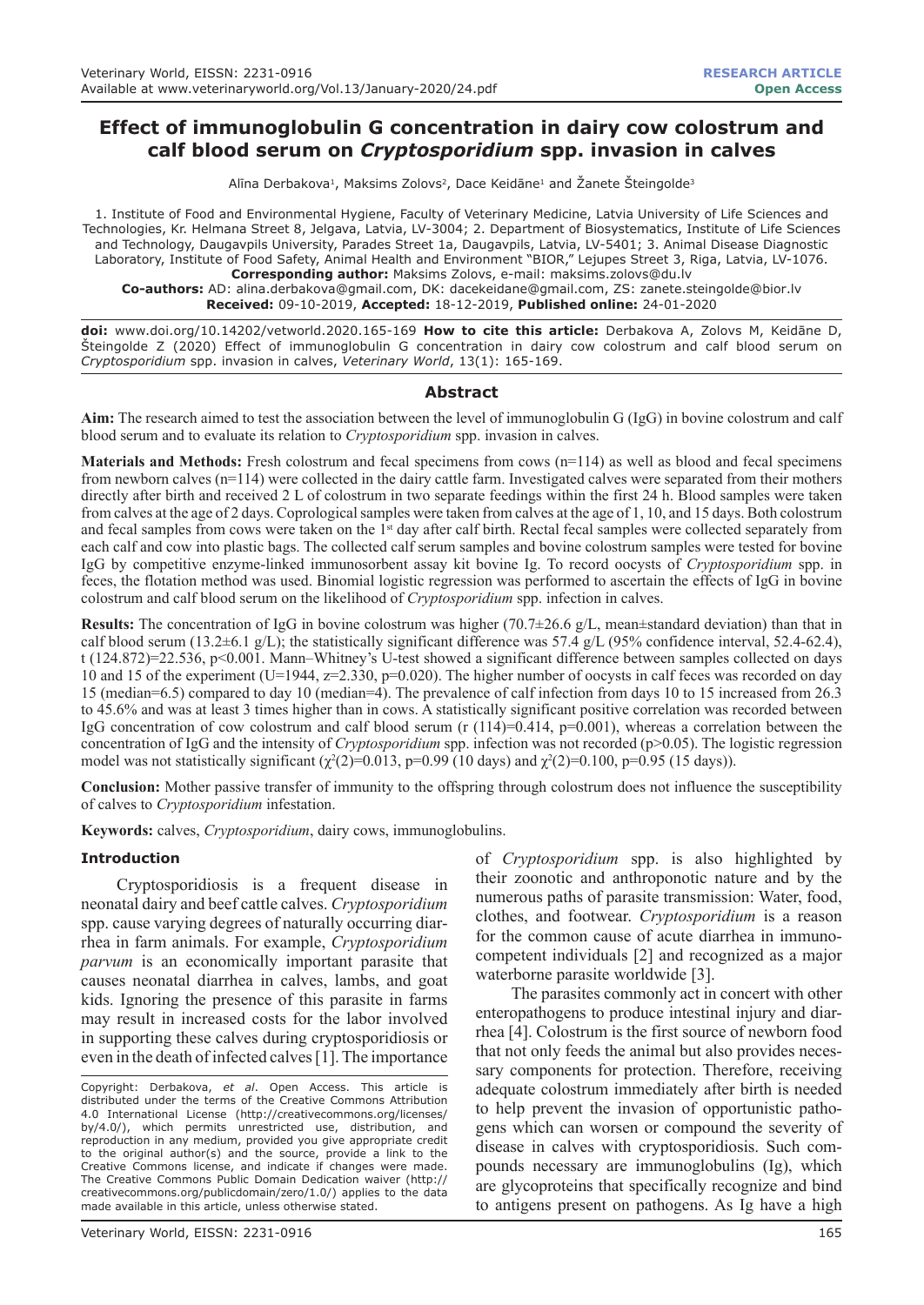degree of specificity, they assist in the destruction of specific pathogens. In animals with the first and second placenta types, such as cows, and Ig are not transferred from maternal blood to the fetus. However, calves receive Ig through passive transfer from colostrum [5]. There are several classes of Ig, including IgA, IgD, IgE, IgG, and IgM [6]; however, most of them are present in colostrum at low concentrations. Of these, IgG are of particular interest because they are the primary Ig found in bovine colostrum and milk and play the main role in the development of humoral immunity [7]. The concentration of IgG in colostrum may reach up to 50–100 mg/ml, and by passive transfer, they provide effective prevention or treatment of several human or animal diseases caused by pathogens (*Yersinia enterocolitica*, *Campylobacter jejuni*, *Escherichia coli*, *Klebsiella pneumoniae*, *Serratia marcescens*, *Salmonella typhimurium*, *Staphylococcus*, *Streptococcus*, *Cryptosporidium*, etc.) [8]. As Ig can prevent the adhesion of pathogens to intestinal epithelial cells, they act as the primal protection against most of the potential gastrointestinal pathogens. For example, IgG by adhesion to invasive stages of *Cryptosporidium* may play a role in preventing invasion into host cells.

The concentration and effect of IgG on calf health have repeatedly been studied [9-14]. For example, Johnsen *et al*. [9] attempted to develop a less invasive and easy method to measure IgG concentration, whereas Aydogdu and Guzelbektes [10] compared colostrum composition between primiparous and multiparous dairy cows. However, only a few investigations of Ig focused on parasitic infections [15,16]. The effects of cryptosporidiosis on calf growth in the long term have not yet been shown, but occurring diarrhea may be costly for farmers due to the loss of income from lower carcass weights. Petry *et al*. [17] noted that the protective role of antibodies is questionable because high titers of parasite-specific IgG can be found in AIDS patients with chronic cryptosporidiosis.

In light of this, this study aimed to test the association between the level of IgG in bovine colostrum and the calf's blood serum and to evaluate its relation to *Cryptosporidium* spp. invasion in calves. We expected to find an immunological link between cow immunity and the passive transfer of immunity to calves, related to *Cryptosporidium* spp. infection.

## **Materials and Methods**

### **Ethical approval**

All procedures performed in studies involving animals were in accordance with the ethical standards. The study was approved by the Animal Welfare and Ethical Council of the Faculty of Veterinary Medicine, Latvia, University of Life Sciences and Technologies, and complied with current laws in Latvia.

## **Sample collection**

Fresh colostrum and fecal specimens from cows (n=114) as well as blood and fecal specimens from

Veterinary World, EISSN: 2231-0916 166

newborn calves (n=114) were collected in the dairy cattle farm between December 2018 and March 2019. Investigated calves were separated from their mothers directly after birth and received 2 L of colostrum in two separate feedings within the first 24 h. Blood samples were taken from 2-day-old calves. Coprological samples were taken from calves at the age of 1, 10, and 15 days. Both colostrum and fecal samples from cows were taken on the  $1<sup>st</sup>$  day after calf birth. Rectal fecal samples were collected separately from each calf and cow into plastic bags, marked, and kept in a refrigerator at 4°C before examination. If the number of feces was too small (especially in the  $1<sup>st</sup>$  days of the calves' life), native smears were made. Before laboratory investigation, blood samples were centrifuged to obtain blood serum and stored at −80°C. The colostrum was stored at the same temperature. During the research, no animals were subjected to unnecessary pain or distress.

### **Serological techniques**

The collected calf serum samples and bovine colostrum samples were tested for bovine IgG, using the competitive enzyme-linked immunosorbent assay (ELISA) kit bovine Ig (Bio – X Diagnostics, Belgium) in the Institute of Food Safety, Animal Health, and Environment "BIOR," Serology Division, Latvia. Samples were tested according to the manufacturer's instructions, and the calibration curve for calf serum and bovine colostrum was established. Calf serum samples were diluted 1/100, and colostrum samples were diluted 1/1000. In the dilution microplate wells, 100  $\mu$ L of the calibration curve dilutions and diluted samples were transferred, and diluted conjugate was added to each well, mixed, and 100 µL of the content were transferred to the kit's microplate wells. The microplate was incubated at  $+21\pm3$ °C for 1 h. Subsequently, the microplate was rinsed 3 times with a washing solution, and 100  $\mu$ L of chromatogen solution were added to each followed by incubation at  $+21\pm3$ °C for 10 min in the dark. The reaction was stopped by adding 50  $\mu$ L of stop solution to each well. The optical density of the investigated samples was determined using a monochromatic ELISA reader (Thermo Scientific Multiskan FC) with a 450-nm filter. The Ig concentrations were calculated using "Four Parameter Logistic Curve" online data analysis tool, MyAssays Ltd., 10<sup>th</sup> March 2017, http://www. myassays.com/four-parameter-logistic-curve.assay.

### **Coprological examination**

All coprological samples were exanimated on the collection day. Laboratory examinations were made in the Laboratory of Parasitology, Institute of Food and Environmental Hygiene, Faculty of Veterinary Medicine, Latvia University of Agriculture. To record oocysts of *Cryptosporidium* spp. in feces, the flotation method was used according to Fujino *et al*. [18]. Slides were stained using the modified Ziehl-Neelsen method [19].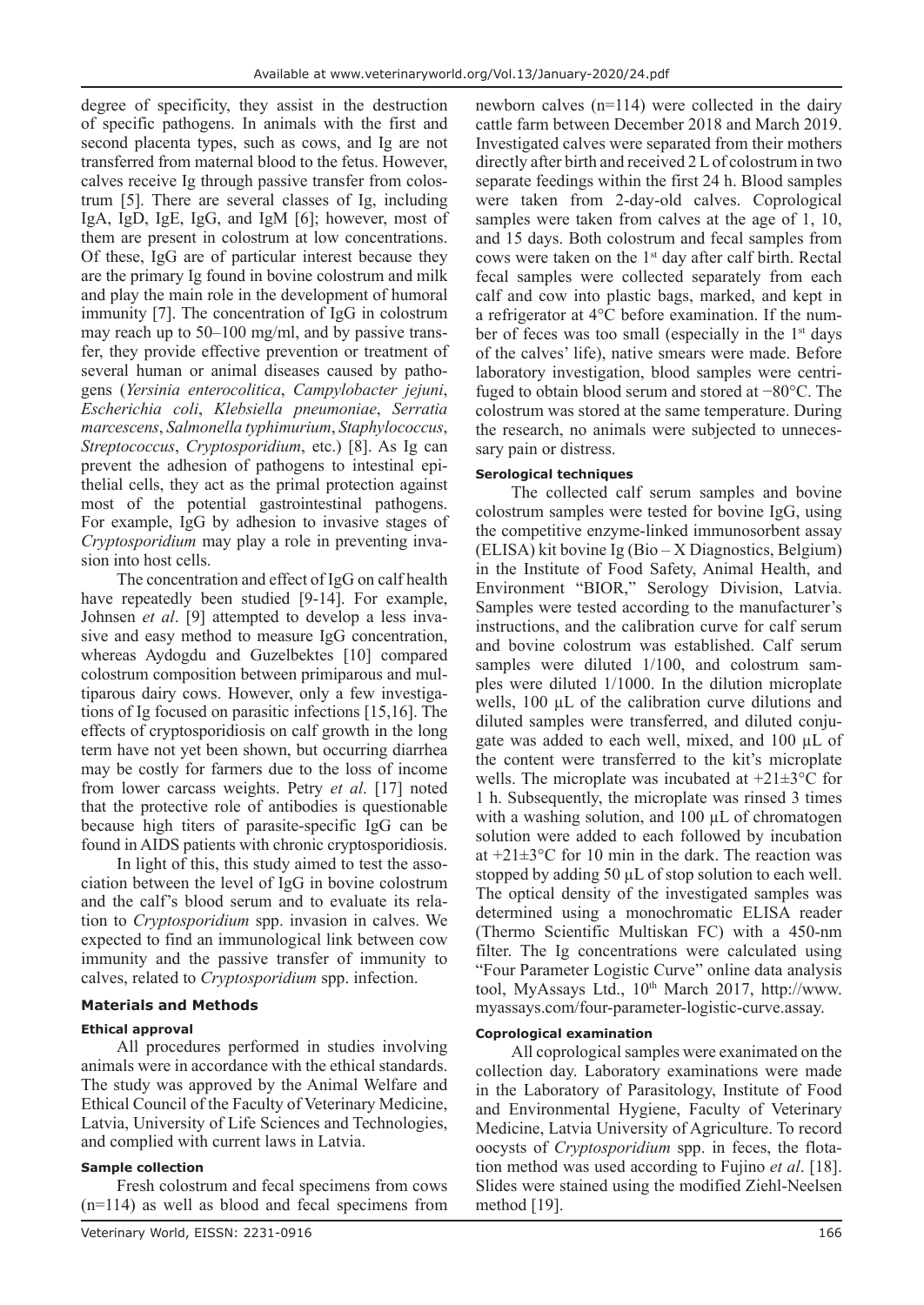#### **Statistical analysis**

To test the difference between the means of two groups, we used the independent-samples t-test or the Mann–Whitney U-test. The assumption of normality was tested by Shapiro–Wilk's test and assumption of homogeneity of variances by Levene's test. To determine the strength and direction of a linear relationship between two continuous variables, we used Pearson's correlation. Binomial logistic regression was performed to ascertain the effects of IgG in bovine colostrum and calf's blood serum on the likelihood of *Cryptosporidium* spp. infection in calves. The linearity of the continuous variables with respect to the logit of the dependent variable was assessed through the Box and Tidwell procedure [20]. Bonferroni correction was applied using three terms in the model, resulting in statistical significance being accepted when p<0.016667 [21]. Based on this assessment, all continuous independent variables were found to be linearly related to the logit of the dependent variable.

#### **Results**

A Welch t-test was run to determine if there were differences in the concentrations of IgG between bovine colostrum and calf's blood serum due to the assumption of homogeneity of variances being violated, as assessed by Levene's test for equality of variances (F=127.433 p<0.001). Concentrations of IgG for bovine colostrum and calf blood serum were normally distributed (p>0.05). The concentration of IgG in bovine colostrum was higher  $(70.7\pm 26.6 \text{ g/L})$ , mean±standard deviation) than that in calf blood serum  $(13.2\pm6.1 \text{ g/L})$ ; the statistically significant difference was 57.4 g/L (95% confidence interval, 52.4 to 62.4), t (124.872)=22.536, p<0.001. The number of *Cryptosporidium* spp. oocysts in feces was not normally distributed ( $p<0.05$ ). In the 1<sup>st</sup> day of the experiment, the prevalence of *Cryptosporidium* spp. was 0%. Mann–Whitney U-test showed a significant difference between samples collected on days 10 and 15 of the experiment; U=1944, z=2.330, p=0.020. The

higher number of oocysts in calf feces was recorded on day 15 (median=6.5) compared to day 10 (median=4) of the experiment. The prevalence of calf infection from days 10 to 15 increased from 26.3 to 45.6% and was at least 3 times higher than in cows.

A statistically significant positive correlation was recorded between concentrations of IgG in cow colostrum and calf blood serum (r  $(114)=0.414$ , p=0.001), whereas a correlation between concentrations of IgG and intensity of *Cryptosporidium* spp. infection was not recorded (p>0.05; Figure-1). The logistic regression model was not statistically significant;  $\chi^2(2)=0.013$ , p=0.99 (10 days) and  $\chi^2(2)=0.100$ , p=0.95 (15 days), indicating the lack of relationships between the concentration of IgG (in bovine colostrum and calf blood serum) and calf infection with *Cryptosporidium* spp.

## **Discussion**

The main results showed that calves are born with lower IgG concentrations in the blood compared to cow colostrum. The concentration of IgG in calf blood is directly related to feeding with cow colostrum. Although there is an immunological link between immunity of the mother and passive transfer of immunity to the offspring [22], this study showed the lack of a relationship between concentrations of IgG (both mother and offspring) and *Cryptosporidium* spp. infection. Surprisingly, there was an increase in the infection prevalence of *Cryptosporidium* spp. because colostrum and milk contain not only IgG but also a range of other components such as neutrophils, macrophages, lymphocytes, antimicrobial factors, and other molecules that provide energy for an effective immune response [23-25].

The immune responses to *Cryptosporidium* species infection involve both innate and adaptive immunity. Numerous studies have described the role of T and B cells, intestinal epithelial cells, interferon-gamma and natural killer cells, nitric oxide, antimicrobial peptides, prostaglandins, mannose-binding lectin, cytokines, chemokines, dendritic cells, and



**Figure-1:** Association between the concentration of immunoglobulin G and intensity of *Cryptosporidium* spp. infection in calves.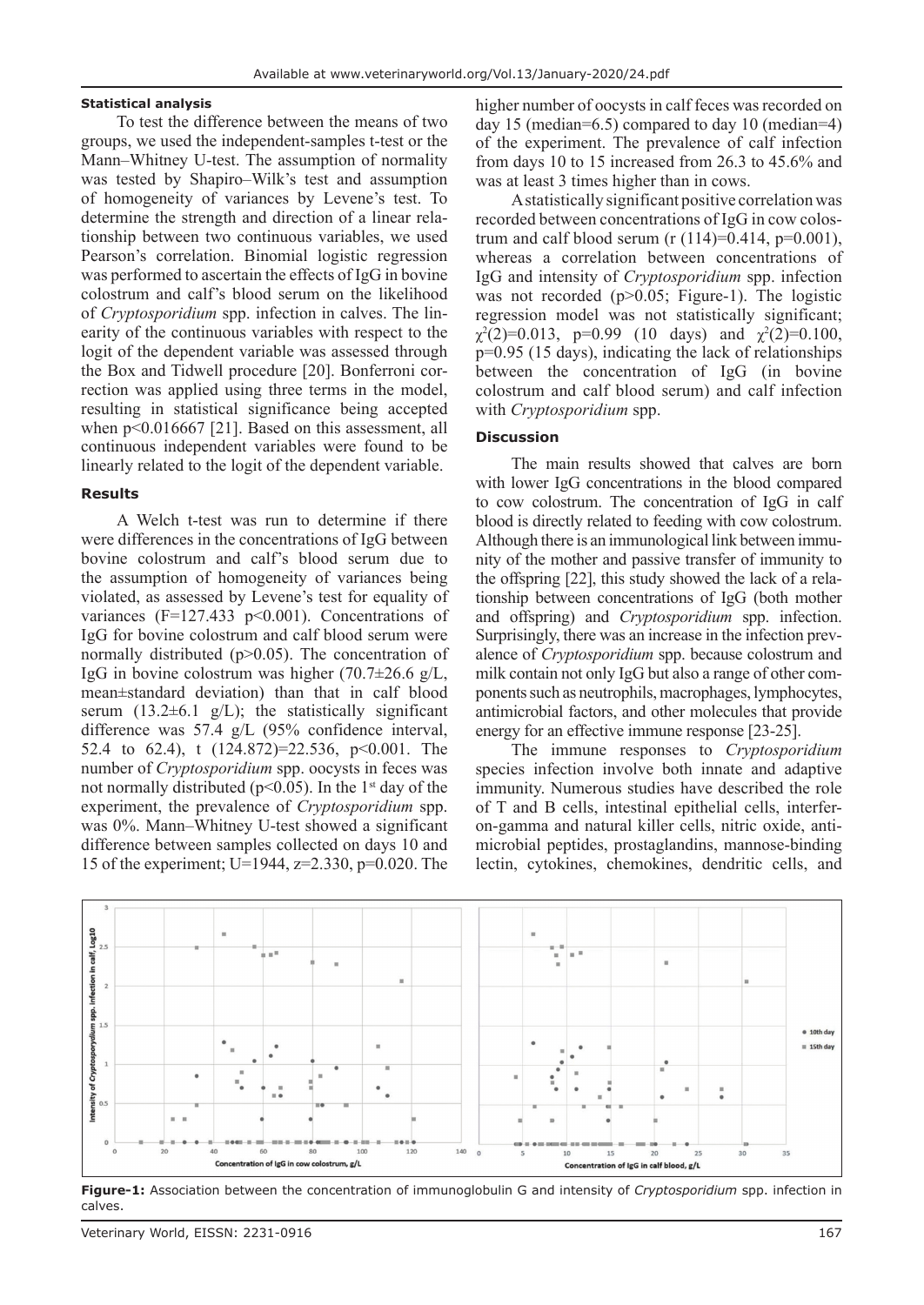macrophages in the formation of immune responses to *Cryptosporidium* spp.; a summary of these studies may be found in the reviews of Leitcha and Heb [26] and Vanathy *et al*. [27]. Our study indicates that innate and adaptive immunity play more significant roles in immune responses to *Cryptosporidium* species than mother passive transfers of immunity to the offspring. Furthermore, Siachos *et al*. [28] suggest that passive transfer of Ig is not protective against cryptosporidiosis. However, Ajjampur *et al*. [29] have studied antibody responses to specific antigens (gp40 and gp15) before and after the first episode of symptomatic cryptosporidiosis in children and found significant increases of IgG levels in response to *Cryptosporidium* antigens. Similar results have been obtained by Allison *et al*. [30], who studied antibody responses to the immunodominant gp15 antigen from *Cryptosporidium hominis* and *C. parvum*. They also recorded that IgM response occurs immediately after an acute infection and levels decrease within weeks, whereas IgG responses are slower to appear but persist for a longer period.

Previous studies of *Cryptosporidium* prevalence in the USA [31] and China [32] coincide with our findings that calves have a higher prevalence of infection than cows. For example, Santín *et al*. [33] concluded that the prevalence of *Cryptosporidium* species is age-related between pre-weaned and post-weaned calves. Harp *et al*. [34] demonstrated that initial exposure of *C. parvum* to calves (from birth to 3 months) and their recovery renders calves resistant to further challenge with the parasite. Most likely, these findings indirectly highlight the significance of adaptive immunity to *Cryptosporidium* infection. However, Gong *et al*. [32] have indicated that *Cryptosporidium* species/subtypes vary among the different age groups of cattle, suggesting that infection with a single species of *Cryptosporidium* and further recovery do not guarantee the inability of cryptosporidiosis caused by other species. Thomson *et al*. [35] have suggested that the ability of the parasite to infect the gut is linked to changes in the gut microflora during animal maturation, although there are no experimental trials demonstrating this in cattle.

### **Conclusion**

We found that mother passive transfer of immunity to the offspring through colostrum does not influence the susceptibility of calves to *Cryptosporidium* infestation.

## **Authors' Contributions**

AD developed the study design and carried out the experiment. ZS performed calf serum and bovine colostrum sample serological examination. DK supervised the research process. MZ performed the statistical analysis of all data. AD and MZ wrote the manuscript with input from all authors. All authors read and approved the final manuscript.

### **Acknowledgments**

This study was supported by Daugavpils University, Latvia through scientific grant No. 14-89/3.

### **Competing Interests**

The authors declare that they have no competing interests.

### **Publisher's Note**

Veterinary World remains neutral with regard to jurisdictional claims in published institutional affiliation.

### **References**

- 1. Rahman, R.N.R., Isa, M.L.M. and Yuso, A.M. (2017) A review of *Cryptosporidium* spp. infection in livestock. *J. Teknol*., 79(6): 99-109.
- 2. Wanyiri, J.W., Kanyi, H., Maina, S., Wang, D.E., Steen, A., Ngugi, P., Kamau, T., Waithera, T., O'Connor, R., Gachuhi, K., Wamae, C.N., Mwamburi, M. and Ward, H.D. (2014) Cryptosporidiosis in HIV/AIDS patients in Kenya: Clinical features, epidemiology, molecular characterization and antibody responses. *Am. J. Trop. Med. Hyg*., 91(2): 319-328.
- 3. Thompson, R.C.A., Koh, H.W. and Clode L.P. (2016) *Cryptosporidium* what is it? *Food Waterborne Parasitol*., 4: 54-61.
- 4. Hawash, Y.A., Ismail, K.A. and Almehmadi, M. (2017) High frequency of enteric protozoan, viral, and bacterial potential pathogens in community-acquired acute diarrheal episodes: Evidence based on results of luminex gastrointestinal pathogen panel assay. *Korean J. Parasitol*., 55(5): 513-521.
- 5. Gomez, D.E. and Chamorro, F.M. (2017) The importance of colostrum for dairy calves. *Rev. Colomb. Cienc. Pecu*., 30(Suppl.): 241-244.
- 6. Kaskous, S. and Fadlelmoula, A. (2015) Immunoglobulin in colostrum and health of newborn calves. *Sci. J. Rev*., 4(12): 242-249.
- 7. McGrath, A.B., Fox, F.P., McSweeney, L.H.P. and Kelly L.A. (2016) Composition and properties of bovine colostrum: A review. *Dairy Sci. Technol*., 96(2): 133-158.
- 8. Ulfman, L.H., Leusen, J.H.W., Savelkoul, H.F.J., Warner, J.O. and Joost van Neerven, R.J. (2018) Effect of bovine immunoglobulins on immune function, allergy, and infection. *Front. Nutr*., 5: 52.
- 9. Johnsen, F.J., Chincarini, M., Sogstad, M.A., Solverod, L., Vatne, M., Mejdell, M.C. and Hanninen, L. (2019) Salivary IgG levels in neonatal calves and its association to serum IgG: An observational pilot study. *Tran. Anmi. Sci*., 3(1): 589-593.
- 10. Aydogdu, U. and Guzelbektes, H. (2018) Effect of colostrum composition on passive calf immunity in primiparous and multiparous dairy cows. *Vet. Med*., 63(1): 1-11.
- 11. Meganck, V., Hoflack, G. and Opsomer, G. (2014) Advances in prevention and therapy of neonatal dairy calf diarrhoea: A systematical review with emphasis on colostrum management and fluid therapy. *Acta Vet. Scand*., 56(1): 75.
- 12. Gelsinger, S.L. and Heinrichs, A.J. (2017) A short review: The immune system of the dairy calf and the importance of colostrum IgG. *J. Dairy Vet. Anim. Res*., 5(3): 104-107.
- 13. Conneely, M., Berry, D.P., Murphy, J.P., Lorenz, I., Doherty, M.L. and Kennedy, E. (2014) Effect of feeding colostrum at different volumes and subsequent number of transition milk feeds on the serum immunoglobulin G concentration and health status of dairy calves. *J. Dairy Sci*., 97(11): 6991-7000.
- 14. Verweij, J.J., Koets, A.P. and Eisenberg, S.W.F (2014) Effect of continuous milking on immunoglobulin concentrations in bovine colostrum. *Vet. Immunol. Immunopathol*., 160(3-4): 225-229.
- 15. Tzipori, S., Roberton, D. and Chapman, C. (1986)